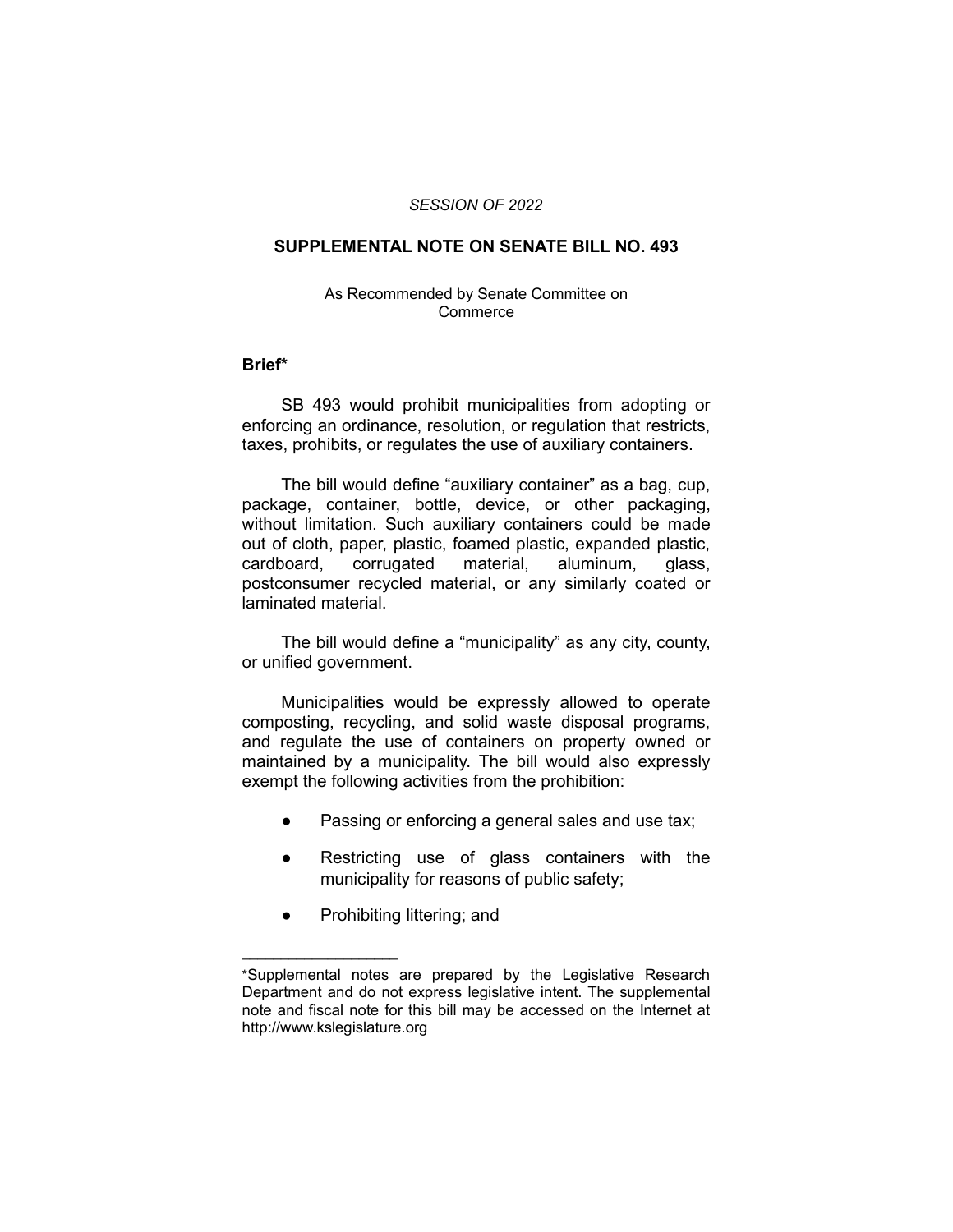Setting reasonable standards for the regulation of alcohol possession.

## **Background**

The bill was introduced by the Senate Committee on Federal and State Affairs at the request of Senator Olson.

## *Senate Committee on Commerce*

In the Senate Committee hearing on February 17, 2022, **proponent** testimony was provided by representatives of the American Recyclable Plastic Bag Alliance, Fuel True Independent Energy and Convenience, Kansas Beverage Association (KBA), Kansas Chamber, Kansas Restaurant and Hospitality Association, and the National Federation of Independent Business. The proponents discussed the impact of regulations in other states and the complications that policies have on businesses as they comply with different municipal policies.

Written-only proponent testimony was provided by the a representative of the Wichita Regional Chamber of Commerce.

**Opponent** testimony was provided by a representative the Sierra Club and a private citizen. Opponent testimony discussed the importance of local home rule and the dangers of pollution caused by plastic bags.

Written-only opponent testimony was provided by representatives of the City of Lawrence, Interfaith Action, Kansas Organization of Recyclers, a representative for the cities of Merriam, Mission, Prairie Village, and Westwood Hills, and 11 private citizens.

No neutral testimony was provided.